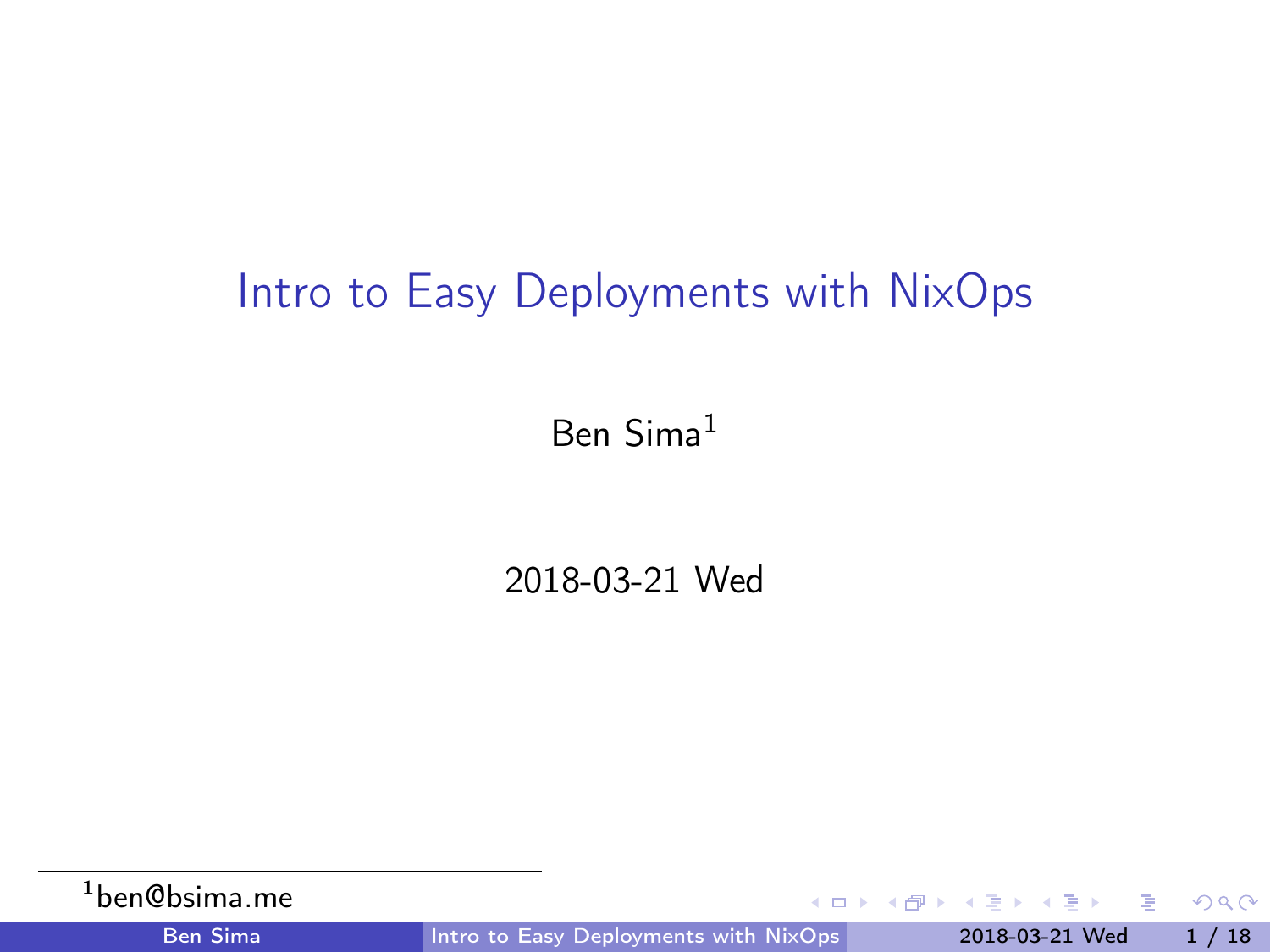#### Abstract

NixOps is a declarative deployment tool and language for Linux. The same configuration for your local VM will also deploy to your AWS cluster, Digital Ocean droplets, or bare-metal data center. Configurations are versioned and can be rolled back with a single command. This talk will cover the basics of NixOps, the Nix configuration language, and provide resources for how to start using Nix today.

#### Follow along:

- Slides at github.com/bsima/talks
- Install Nix via nixos.org
- Install NixOps with nix-env -i nixops

 $\Omega$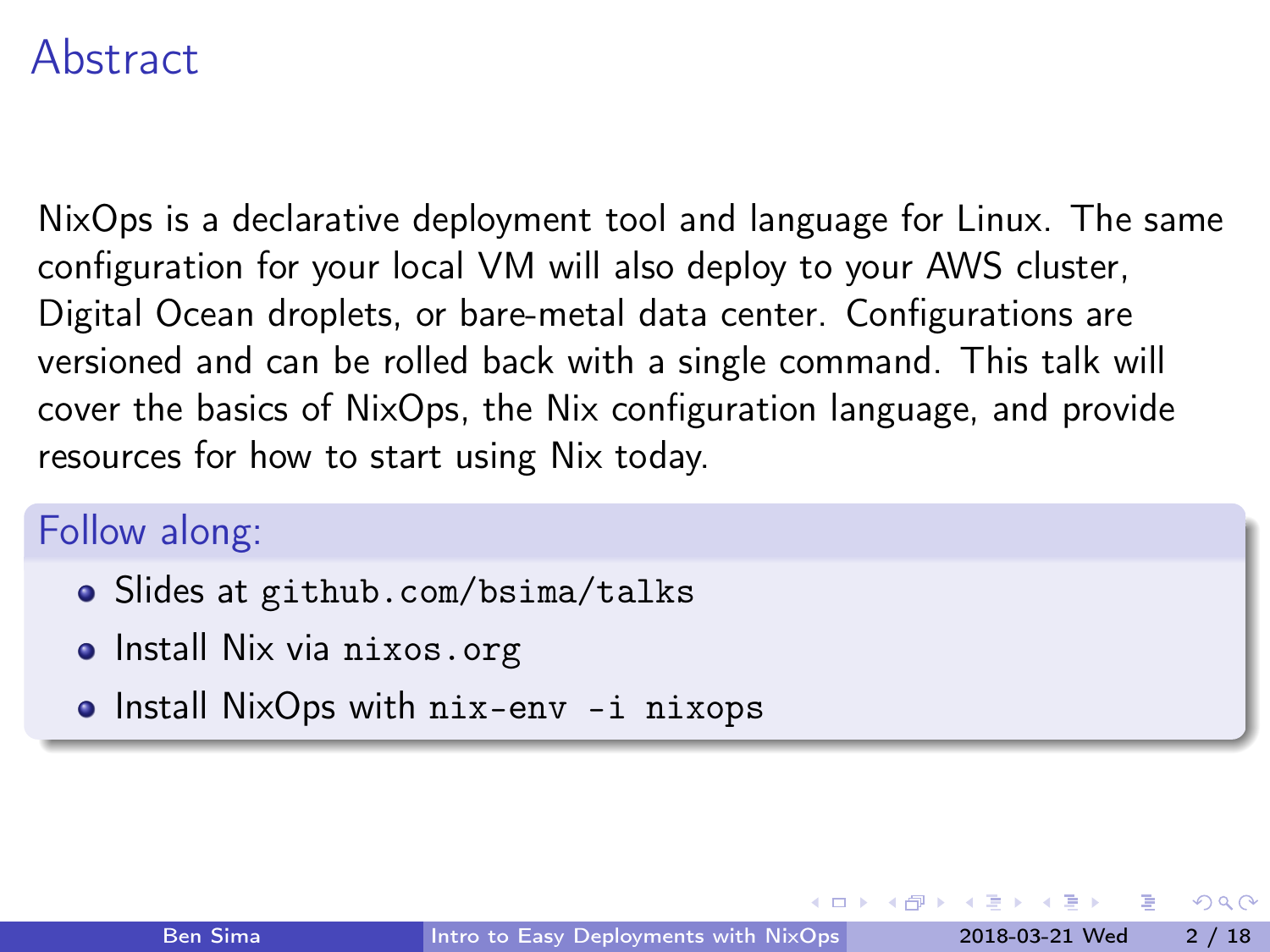## What is Nix?

- declarative, purely functional language
- configuration DSL, ecosystem, libraries, package manager
- build system?
- started as a research project
- **o** now a full Linux distro
- yes, it's actually used in production

#### Caveats

- $\bullet$  Nix 2.0
- nixops is currenly single user
- everything is in development

 $200$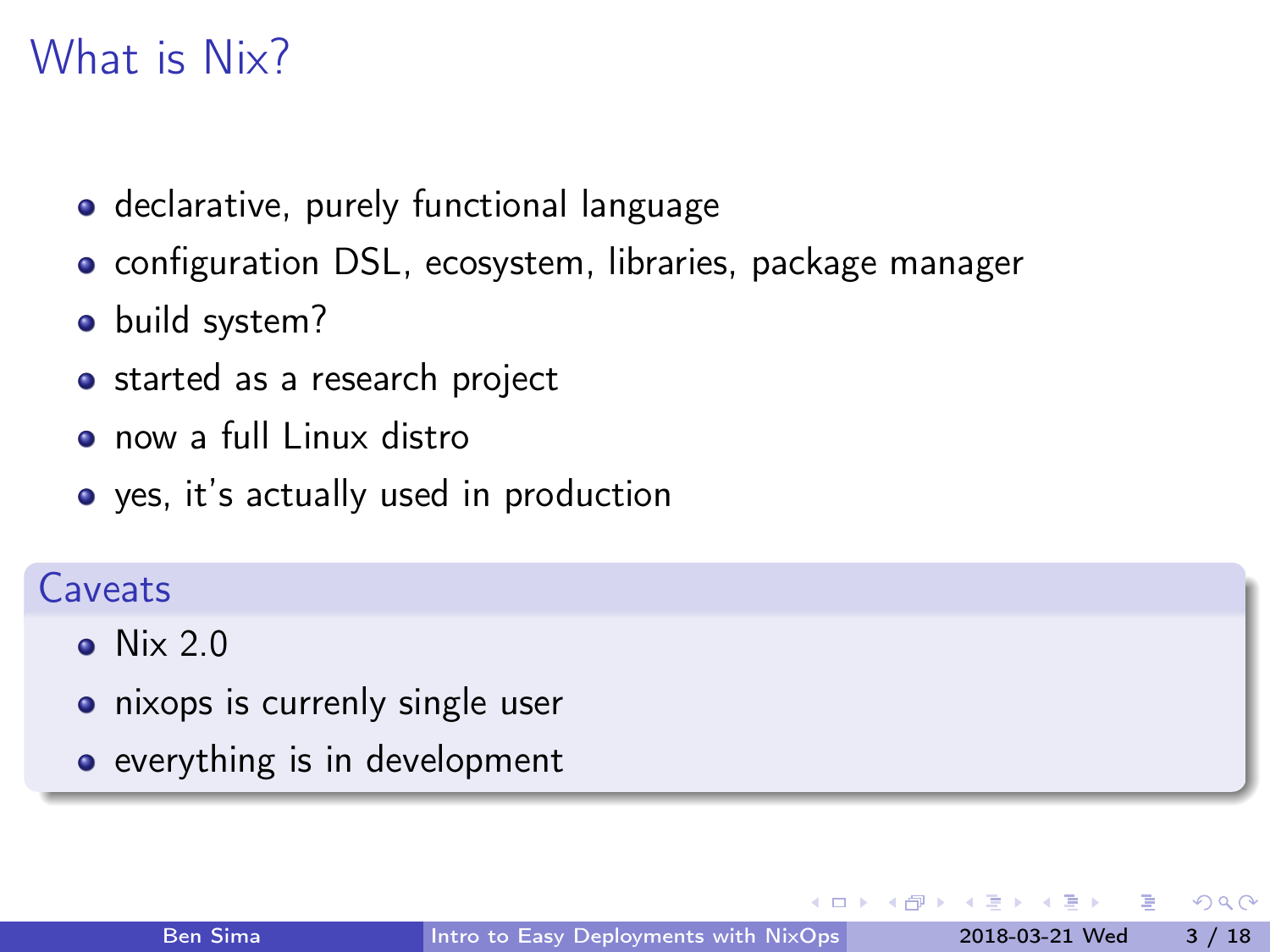## Nix lang data types

```
(Run these examples in nix-repl)
n = 42 \# variables
"Hello World, ${toString n}" # strings
'' # multiline strings
Hello World.
The answer is ${toString n}.
''
[ 1 2 3 "hi" 4 ] # list
s = \{ \text{attr} = "value" \} # sets (dictionary)
s.attr A. The state of \mu accessing attributes
./src/Makefile \qquad # first-class paths
```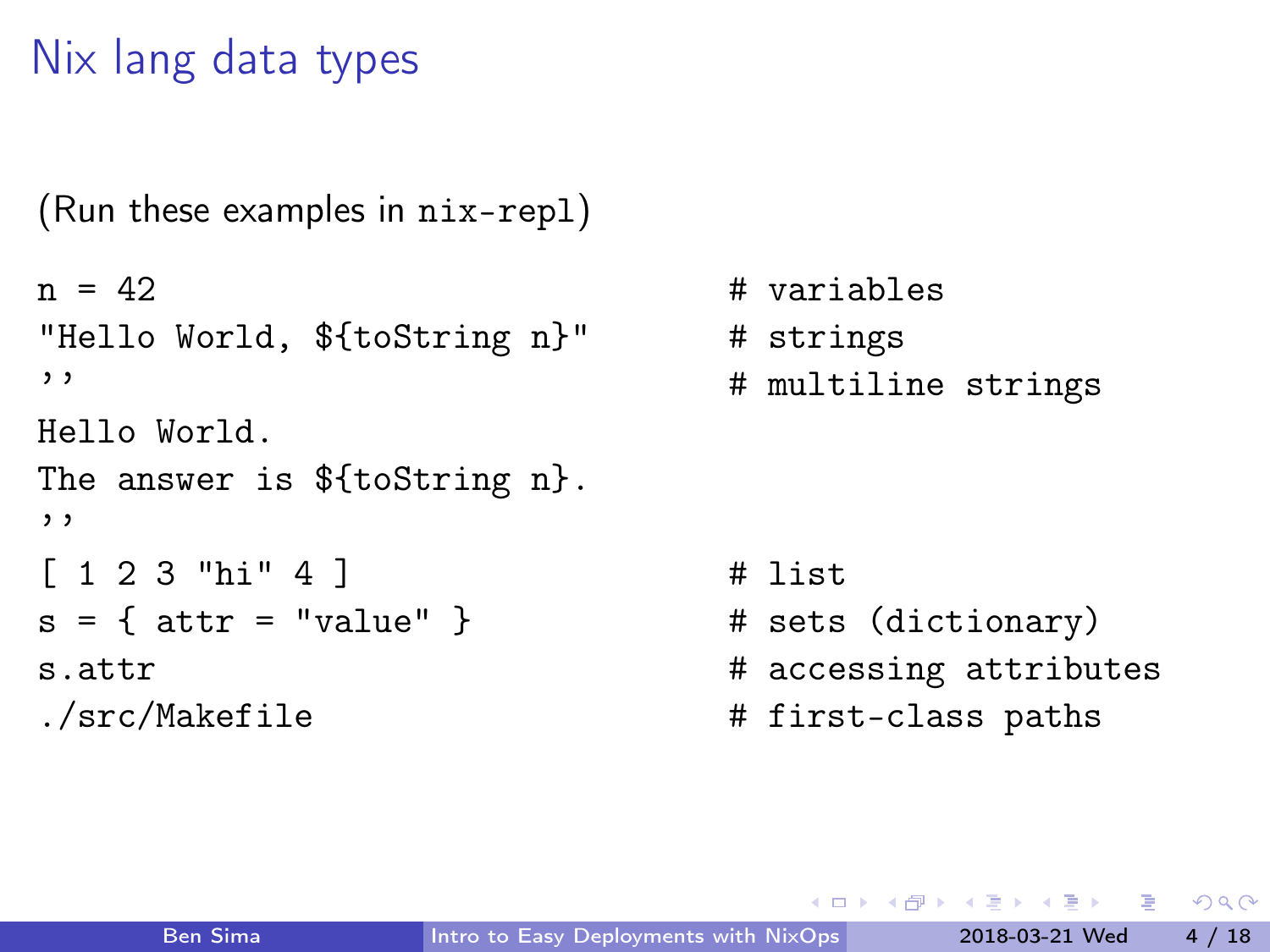## Nix lang functions

```
nix-repl> (x: y: x+y) 2 3
5
```

```
nix-repl> add = x: y: x+ynix-repl> add 2 3
5
```

```
nix-repl> mul = \{x, y, \ldots\}: x * ynix-repl> mul \{x = 5; y = 2; z = "hello"\}10
```

```
nix-repl> setKey = v: \{ \text{key} = v; \}nix-repl> setKey 42
{ key = 42; }
```
K個→ K ミト K ミト ニヨー つなび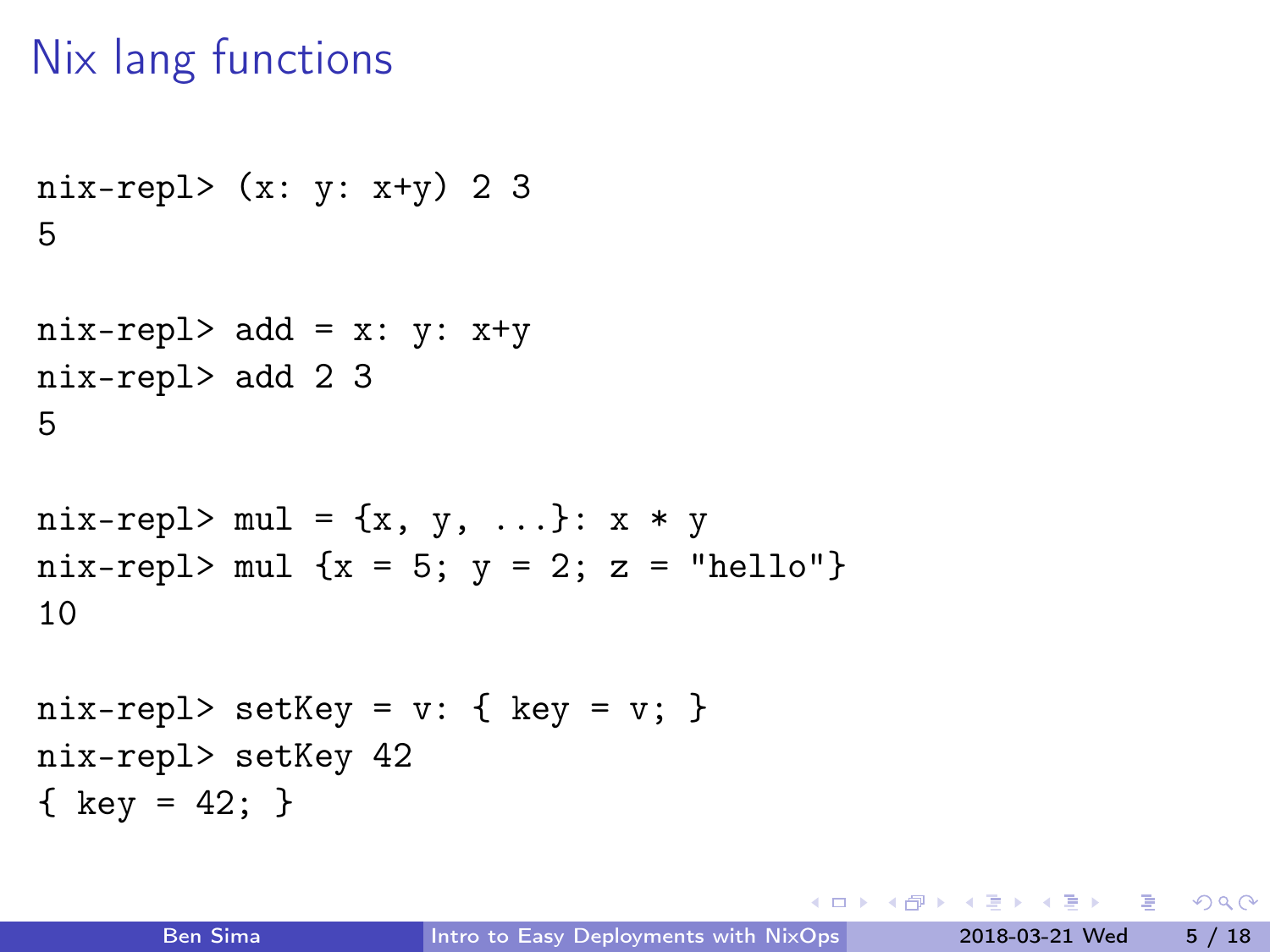## Nix hello world package

hello.nix

```
{ stdenv, fetchurl, perl }:
```

```
stdenv.mkDerivation {
  name = "hello-2.1.1":builder = ./builder.sh;
  src = fetchurl {
   url = ftp://ftp.nluug.nl/pub/gnu/hello/hello-2.1.1.tar.gz;
    sha256 = "1md7jsfd8pa45z73bz1kszpp01yw6x51jkjk2hx7w1800any6
 };
  inherit perl;
}
```
 $\Omega$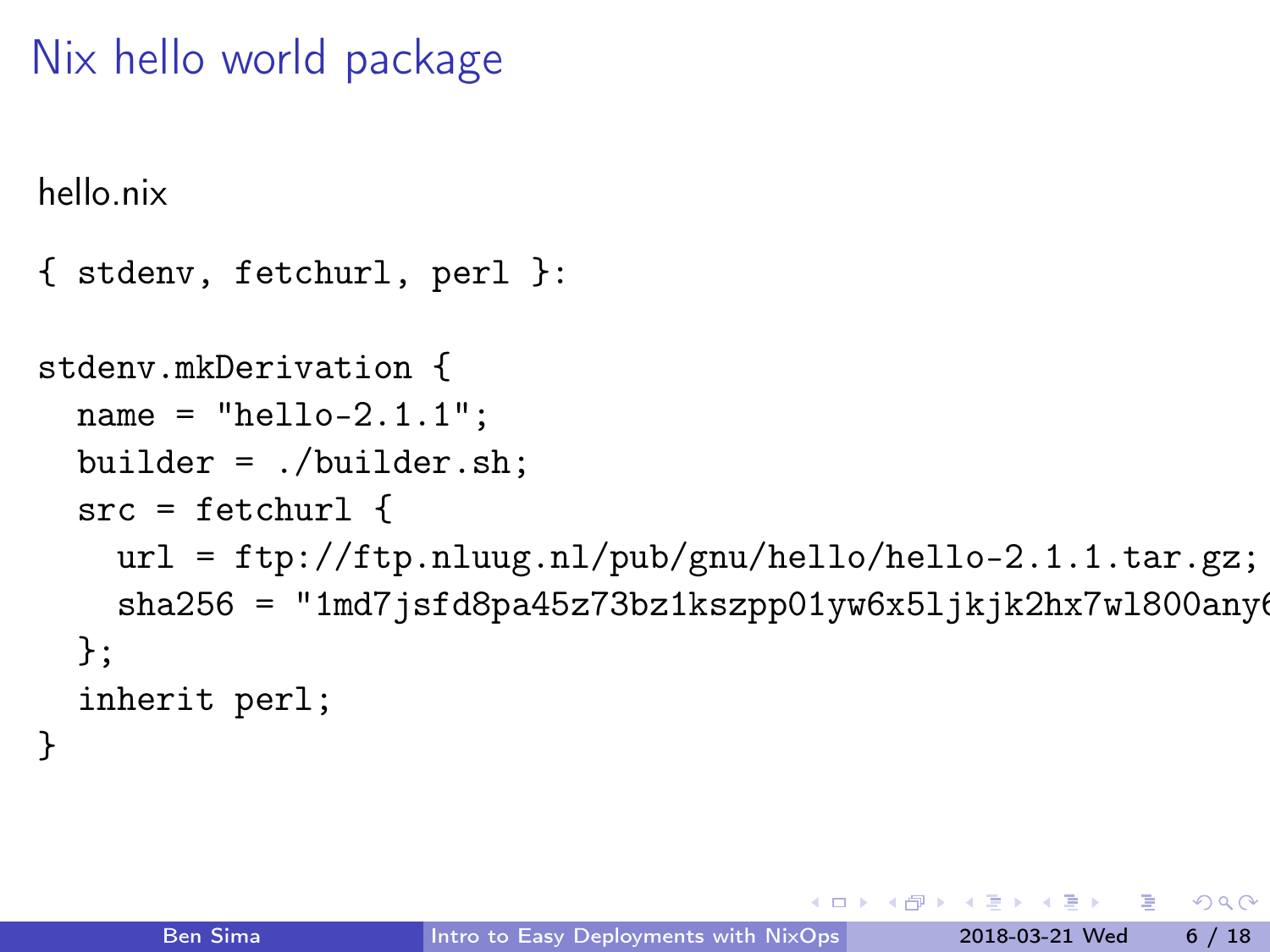## Nix derivation

```
$ echo mycontent > myfile
```

```
$ nix-repl
nix-repl> d = derivation { system = "x86_64-linux";
                           builder = ./myfile;
                           name = "foo": }
```
«derivation /nix/store/y4h73bmrc9ii5bxg6i7ck6hsf5gqv8ck-foo.drv»

nix-repl> d.outPath "/nix/store/hs0yi5n5nw6micqhy8l1igkbhqdkzqa1-foo"

#### 3 main artifacts

 $expression$  - $>$  derivation - $>$  build product

K個→ K ミト K ミト ニヨー つなび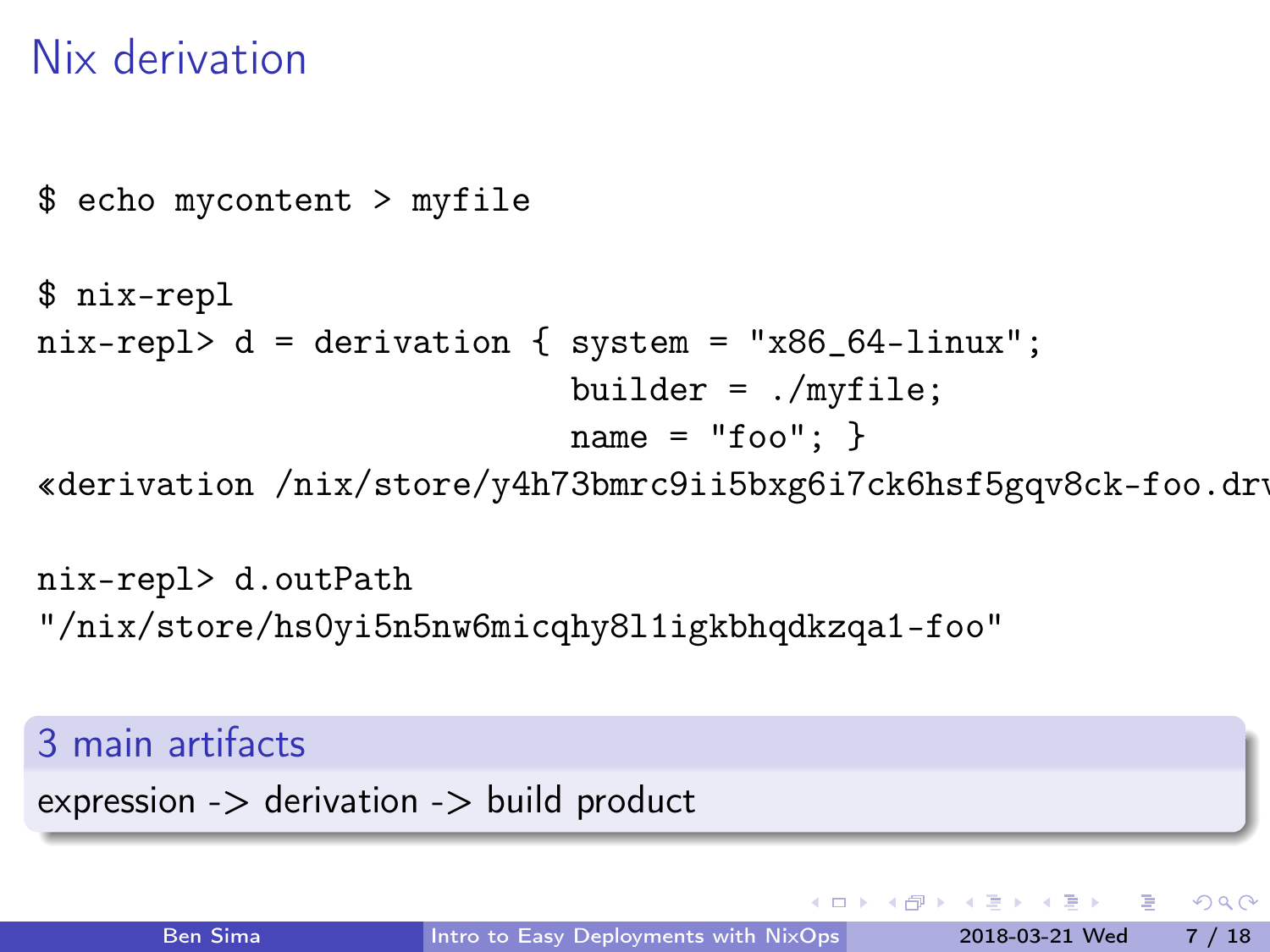## Nix derivation

\$ cat /nix/store/y4h73bmrc9ii5bxg6i7ck6hsf5gqv8ck-foo.drv Derive(

```
[ ("out", "/nix/store/hs0yi5n5nw6micqhy8ll1igkbhqdkzqa1-foo", "')[], [ "/nix/store/xv2iccirbrvklck36f1g7vldn5v58vck-myfile" ]
"x86_64-linux",
"/nix/store/xv2iccirbrvklck36f1g7vldn5v58vck-myfile",
[],
\lceil(
  "builder",
  "/nix/store/xv2iccirbrvklck36f1g7vldn5v58vck-myfile"
),
 ("name","foo"),
 ("out","/nix/store/hs0yi5n5nw6micqhy8l1igkbhqdkzqa1-foo"),
 ("system","x86_64-linux")
```
] )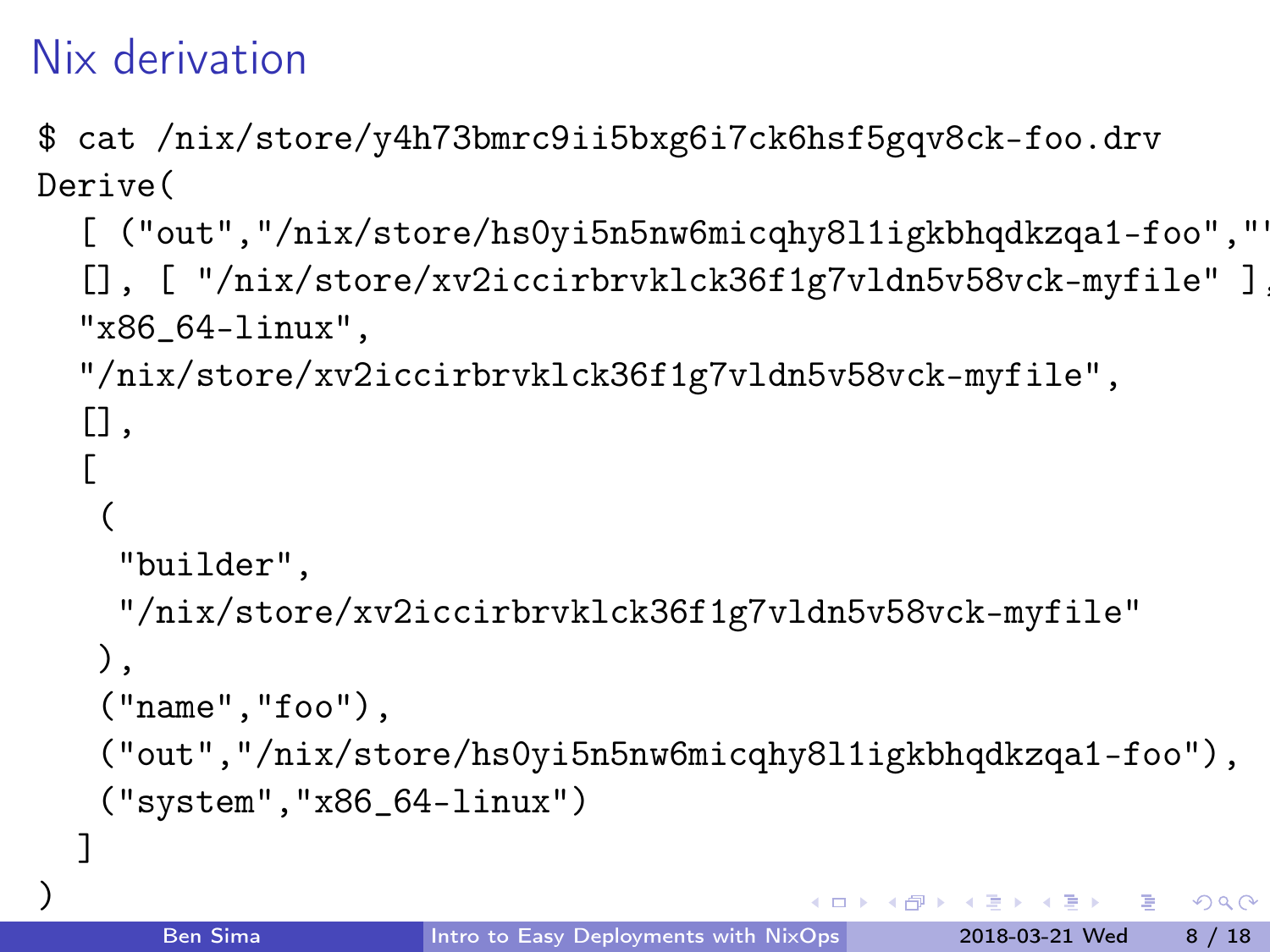### Nix store unique hashes

#### **1** Compute hash of the file

\$ nix-hash --type sha256 myfile 2bfef67de873c54551d884fdab3055d84d573e654efa79db3c0d7b98883

#### 2 Build the string description

- \$ echo -n "source:sha256:2bfef67de873c54551d884fdab3055d84d > myfile.str
- **3** Compute final hash

 $$ nix-hash$  --type sha256 --truncate \ --base32 --flat myfile.str xv2iccirbrvklck36f1g7vldn5v58vck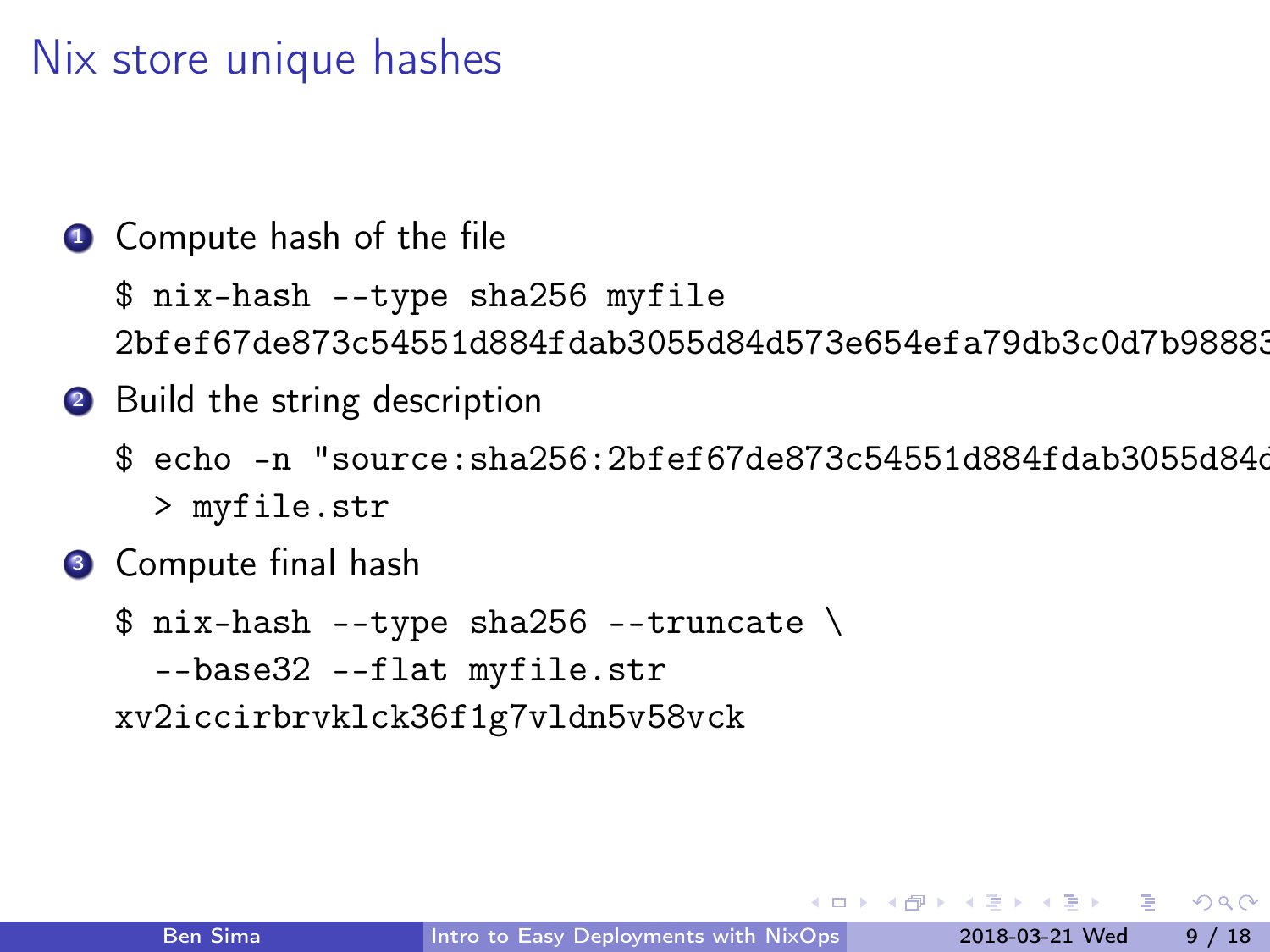\$ nix-store --query --tree /nix/store/y4h73bmrc9ii5bxg6i7ck6hsi /nix/store/y4h73bmrc9ii5bxg6i7ck6hsf5gqv8ck-foo.drv +---/nix/store/xv2iccirbrvklck36f1g7vldn5v58vck-myfile

haskell-src-1.0.2.0.drv store tree

\$ nix-store --query --tree /nix/store/05gy5ywc...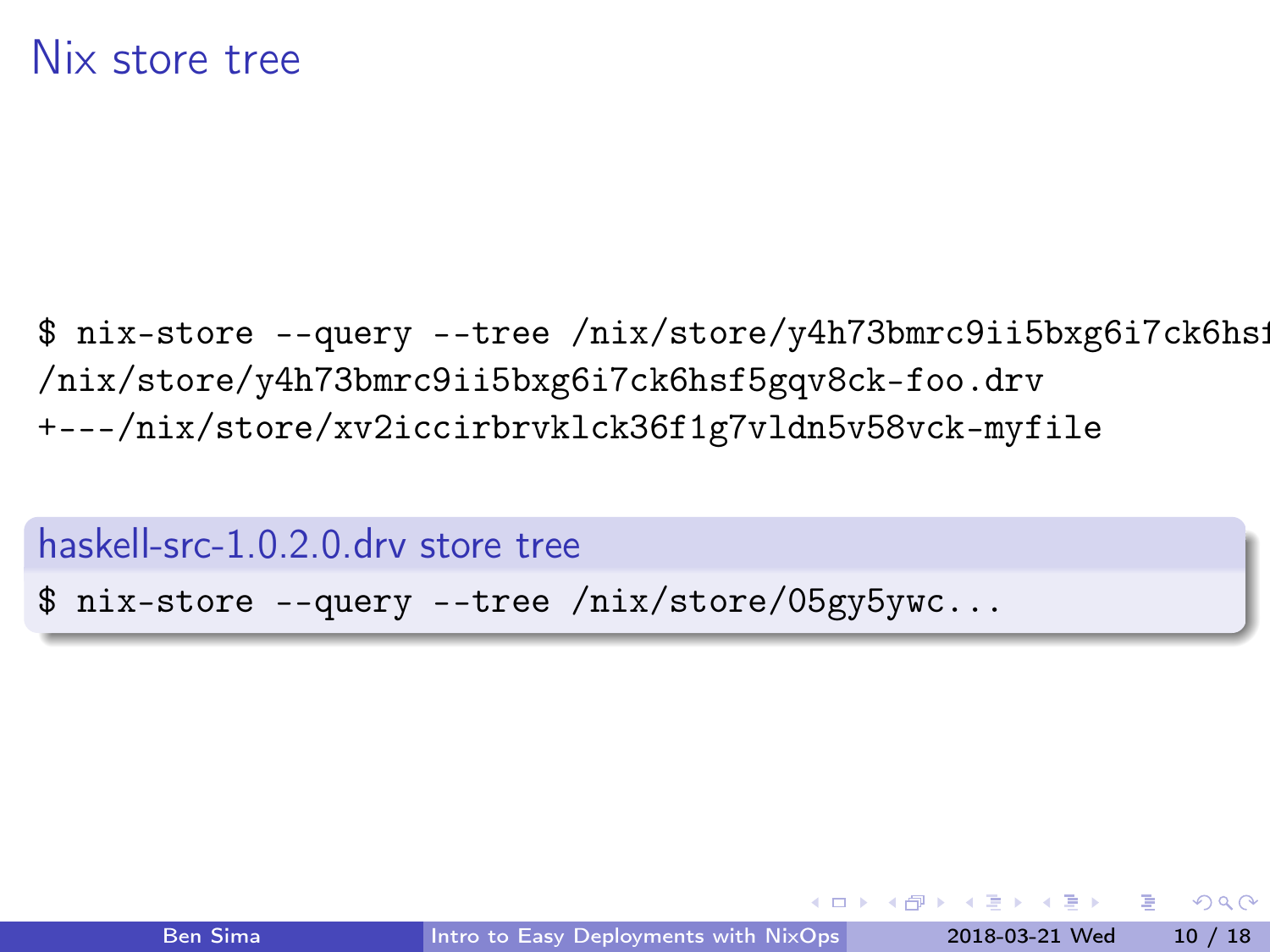### NixOS configuration /etc/nixos/configuration.nix

```
\{ config, pkgs, \ldots }:
```

```
{
```
}

imports = [ ./hardware-configuration.nix ];

```
boot.loader.systemd-boot.enable = true;
boot.loader.efi.canTouchEfiVariables = true;
```

```
networking.hostName = "hal9000";
networking.firewall.allowedTCPPorts = [ 22 ];
environment.systemPackages = with pkgs; [ emacs ];
fonts.fonts = with pkgs; [ google-fonts source-code-pro ];
hardware.opengl.enable = true;
services.openssh.enable = true;
```
**KOD KOD KED KED ORA**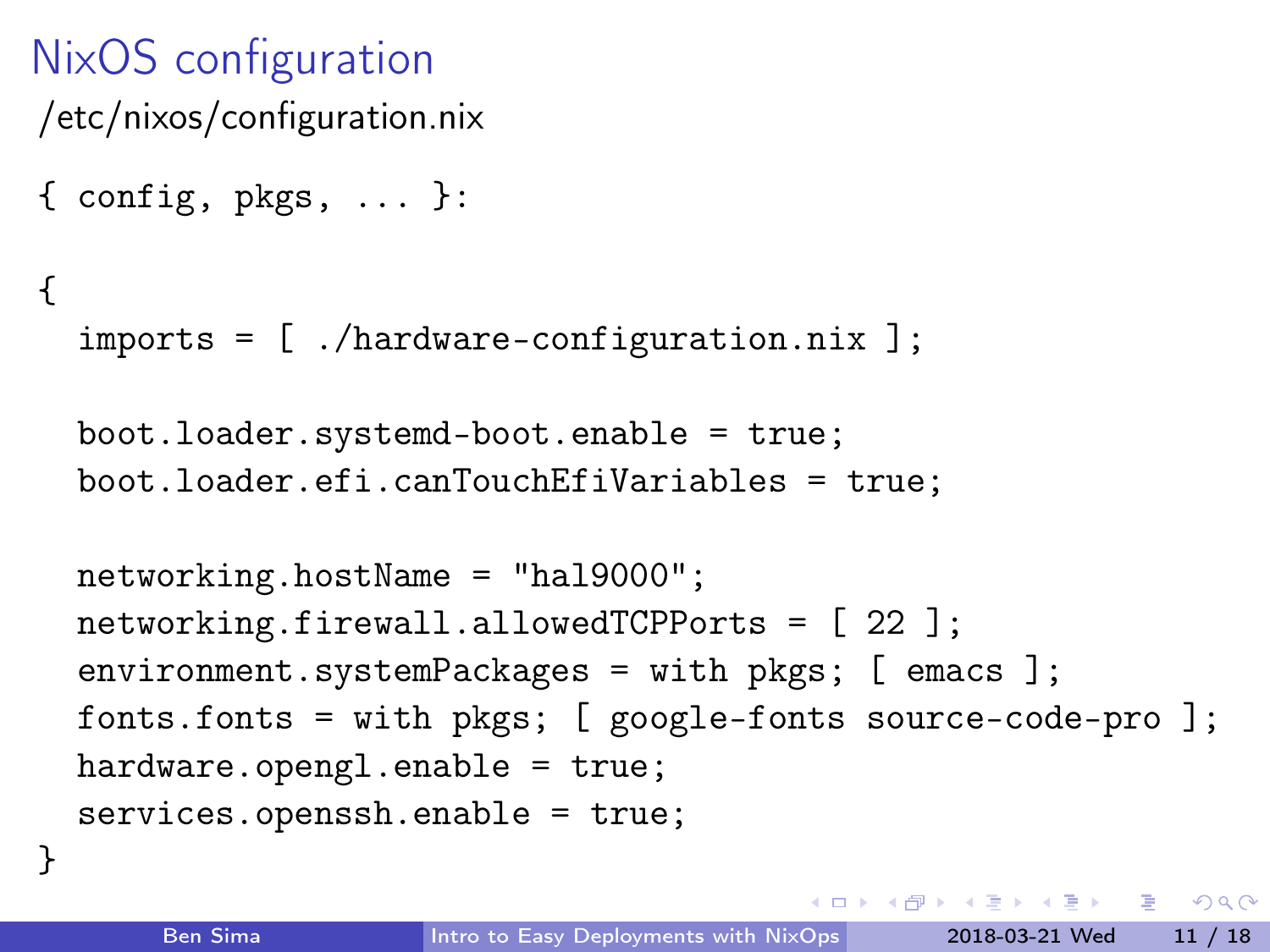### NixOS – easy SSL!

```
services.fail2ban.enable = true;
services.nginx = \{enable = true;
  virtualHosts."example.com" = {
    location."/".proxyPass = "http://127.0.0.1:9000";
    enableACME = true;
    forceSSL = true;};
};
```
 $-17.5$ 

 $\overline{AB}$   $\rightarrow$   $\overline{AB}$   $\rightarrow$   $\overline{AB}$   $\rightarrow$   $\overline{BA}$   $\rightarrow$   $\overline{BA}$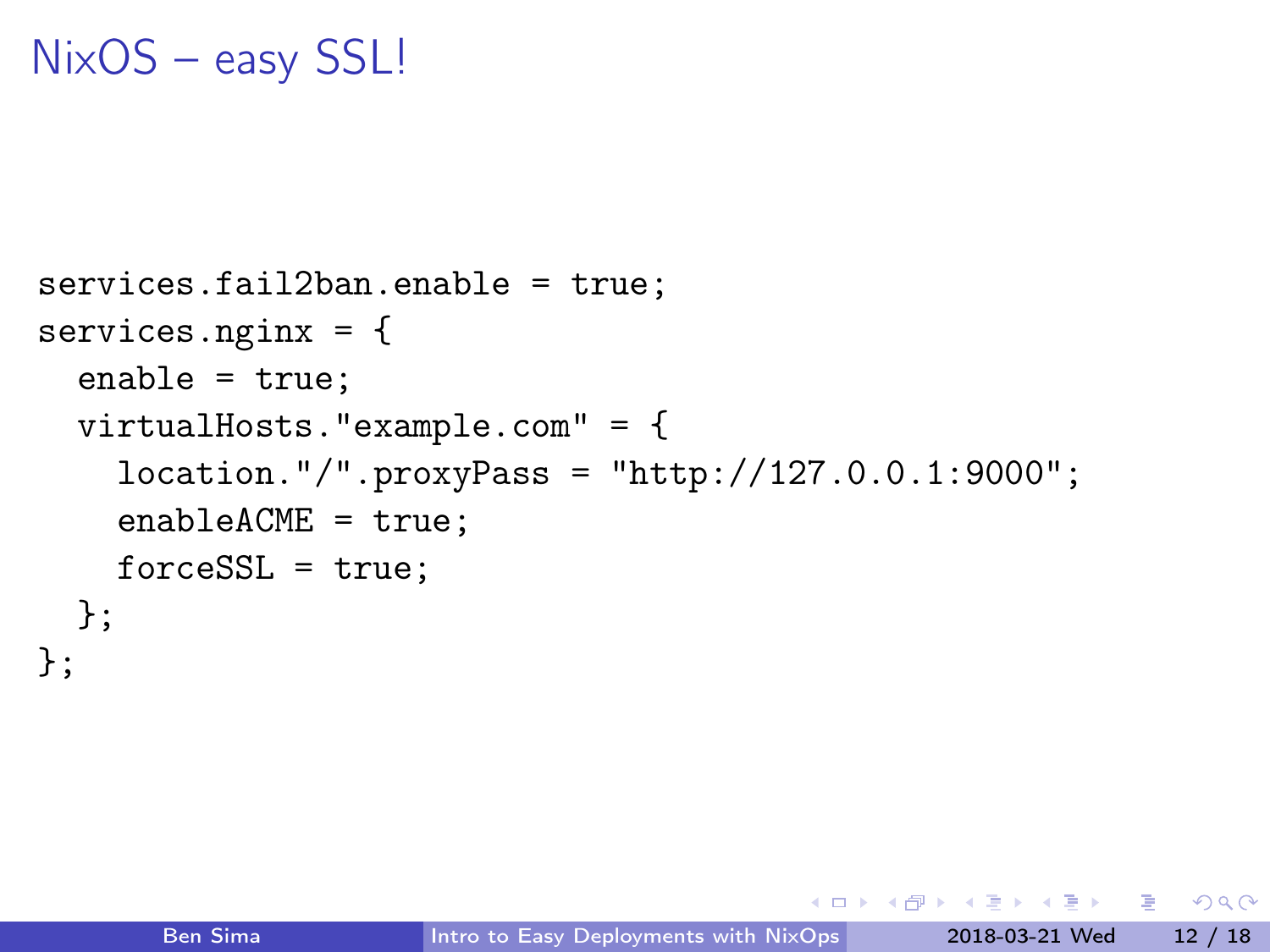## NixOS binary cache

```
https://cache.nixos.org
  o nix-copy-closure
# on the server:
services.nix-serve = {
  enable = true;
  port = 5000; # default
  secretKeyFile = /var/nix-serverve-key.open;};
# on the client:
nix.binaryCaches = [ "https://cache.example.org" ];
```
4 AD + AD + AD + DD + DD + AD + AD + DD + DD + DD + DD + DD + DD + DD + DD + DD + DD + DD + DD + DD + DD + DD + DD + DD + DD + DD + DD + DD + DD + DD + DD + DD + DD + DD + DD + DD + DD + DD + DD + DD + DD + DD + DD + DD +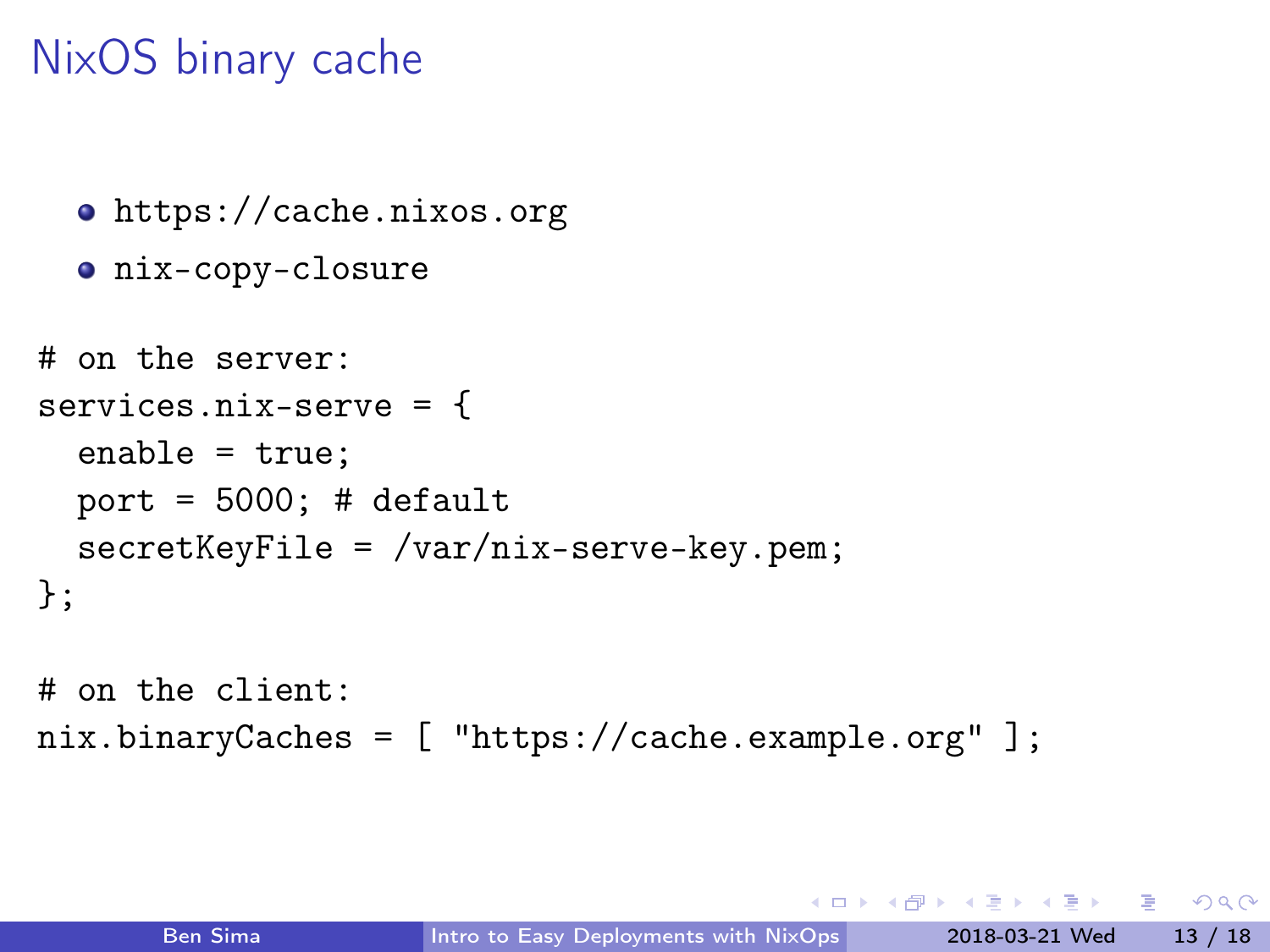## NixOS Hydra

- <https://hydra.nixos.org/>
- <https://hydra.dhall-lang.org/>
- <https://github.com/TaktInc/hail>

```
services.hydra = {
  enable = true;
};
```
4 何 ト

Box 11 ÷.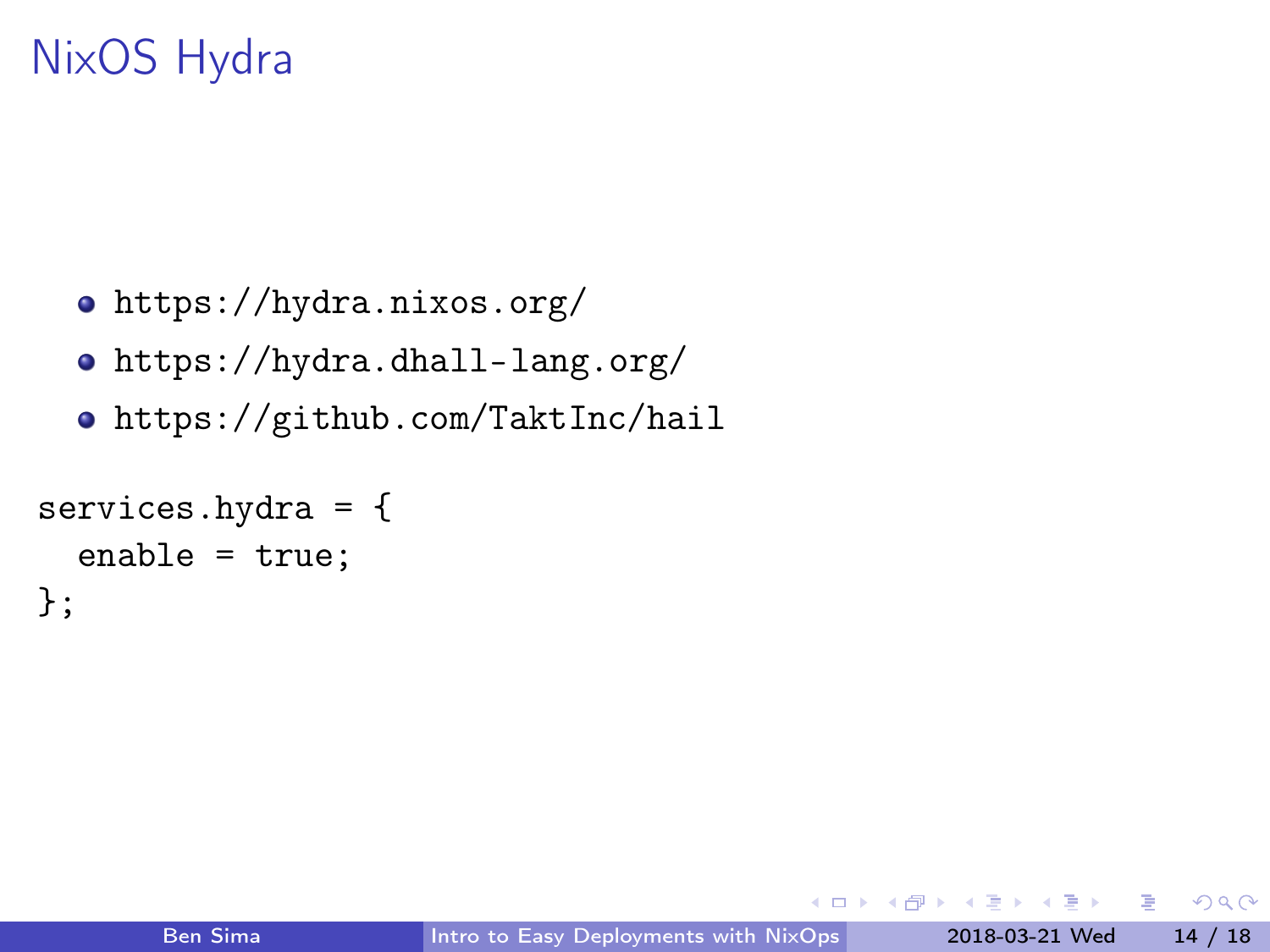# Basic NixOps configuration (1)

In deployment.nix:

{

}

```
webserver =
  { deployment.targetEnv = "virtualbox";
    services.httpd.enable = true;
    services.httpd.documentRoot = "/data";
    fileSystems."/data" =
      \{ fsType = "nfs4";
        device = "fileserver:/"; \}:
 };
fileserver =
  { deployment.targetEnv = "virtualbox";
    services.nfs.server.enable = true;
    services.nfs.server.exports = "...";
 };
```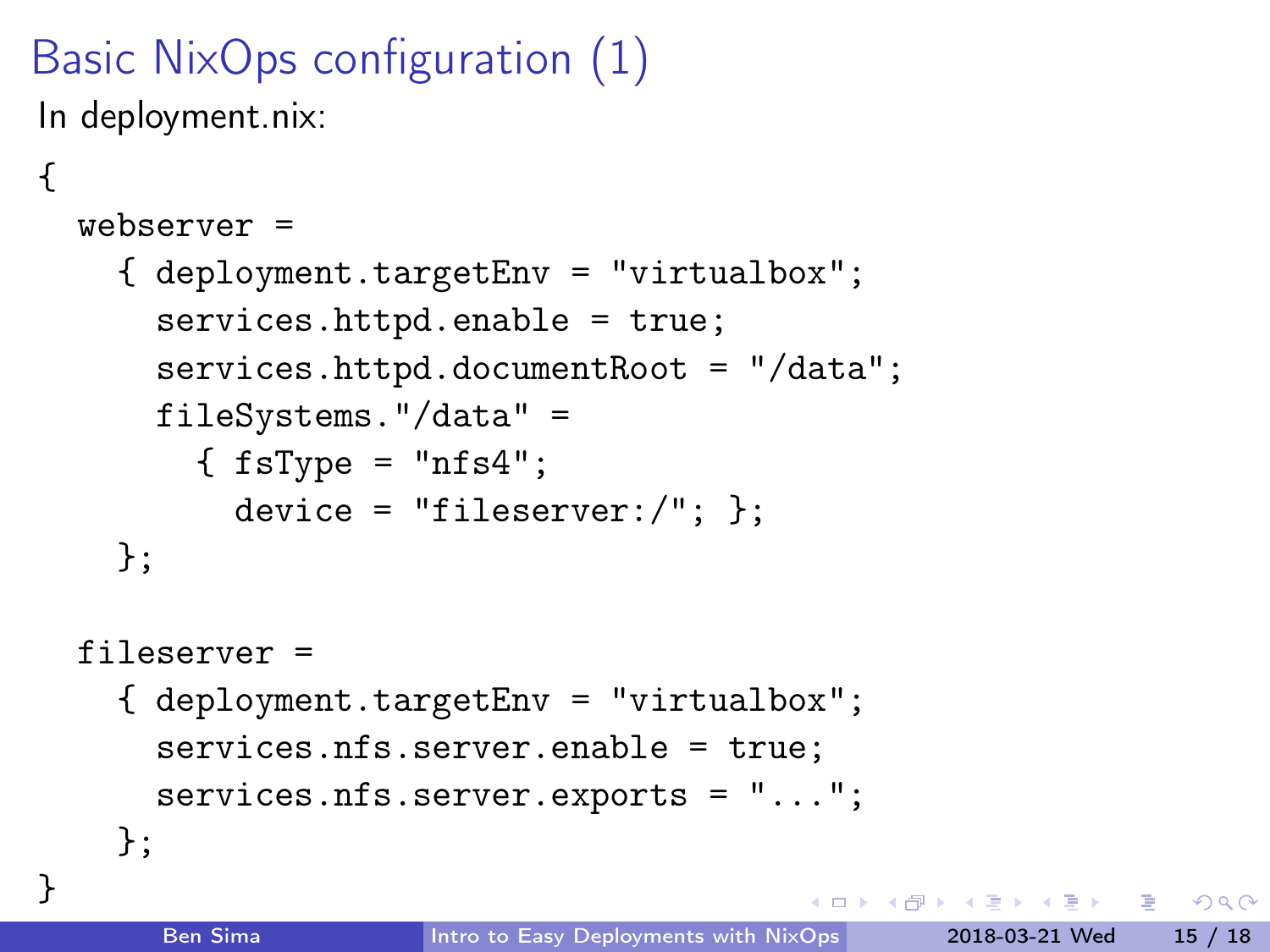```
Basic NixOps configuration (2)
```
In your shell:

```
nixops create -d simple deployment.nix
nixops deploy -d simple
```
4 D F

4 同下

Э× ÷.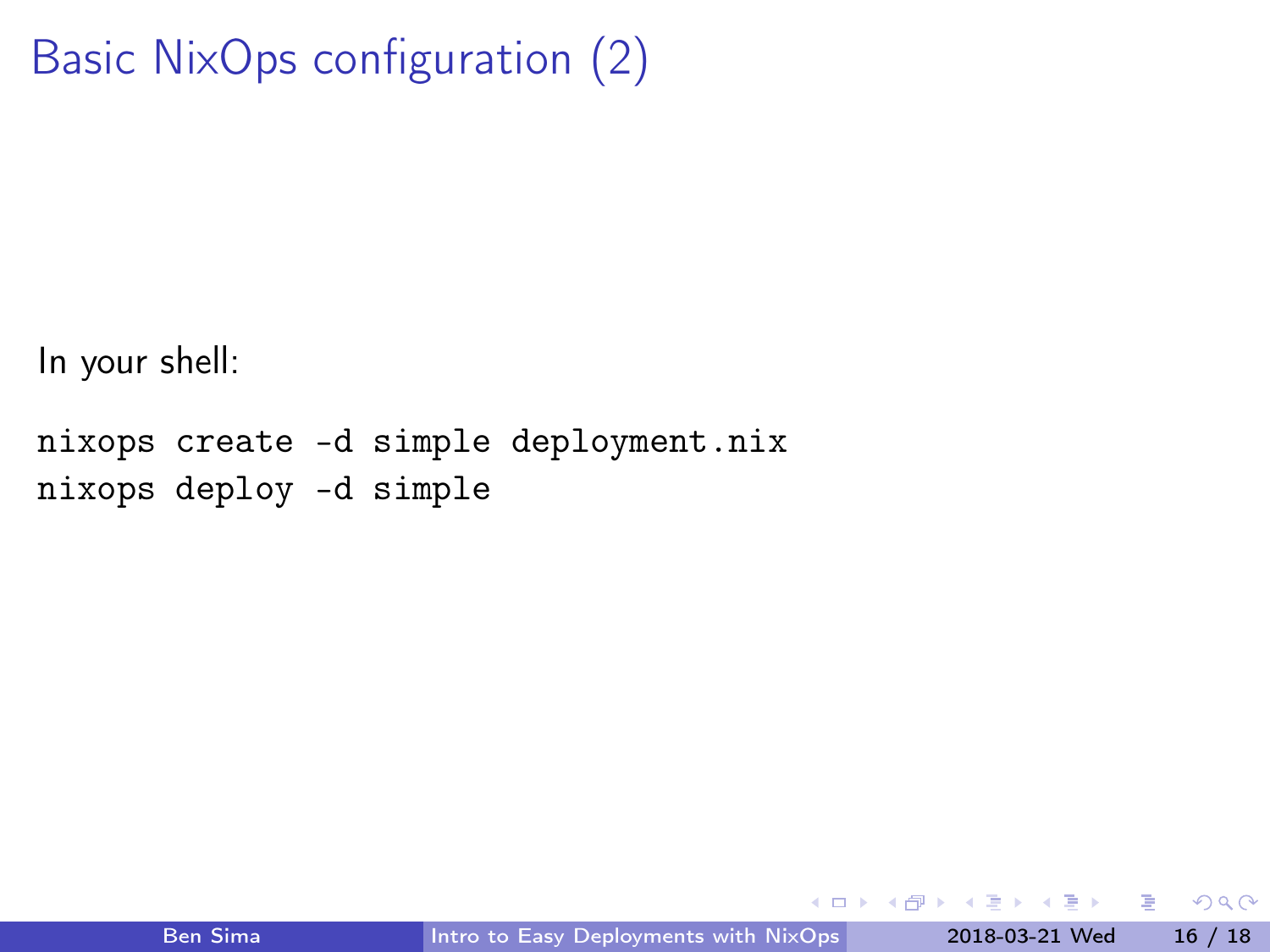## Building docker containers

<https://nixos.org/nixpkgs/manual/#sec-pkgs-dockerTools>

```
buildImage {
  name = "redis";
  tag = "latest";fromImage = someBaseImage;
  fromImageName = null;
  fromImageTag = "latest";
  contents = pkgs.redis;
  runAsRoot = ''#!${stdenv.shell}
    mkdir -p /data
  , \, \cdot :
  config = \{Cmd = \lceil "/bin/redis-server" \rceil:
    WorkingDir = " / data";Volumes = {
       ''/\text{data}'' = \{\};KET KUN KET KET ET AUG
                       Intro to Easy Deployments with NixOps 2018-03-21 Wed 17 / 18
```